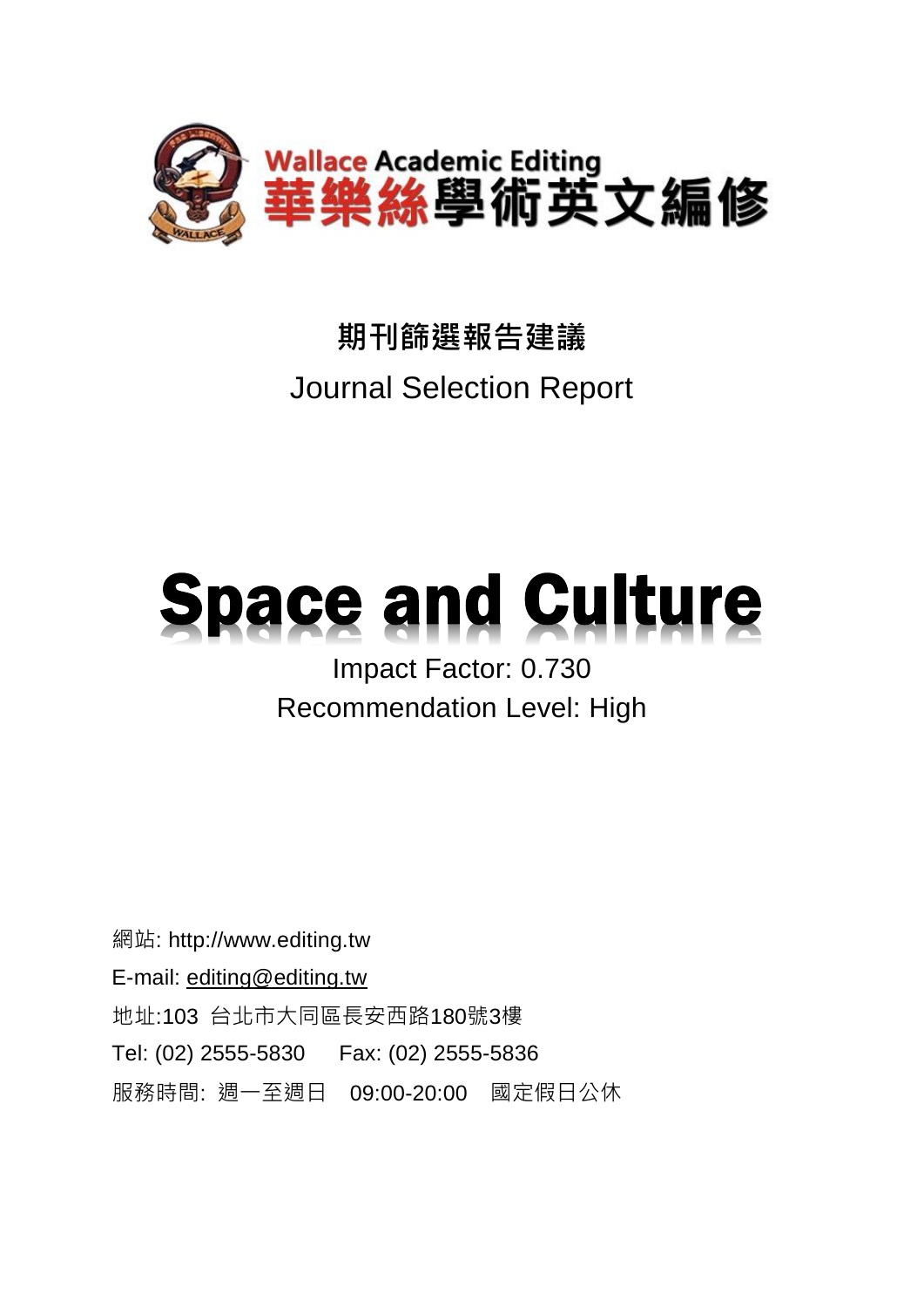## **文章標題**

*(Article Title)*

#### **Evaluation Factors Facilitating Decision-making for Designing Convertible Spaces: An Example of Golf Clubs**

### **推薦程度及原因**

*(Reasons for Recommendation)*

1. 推薦程度:

*(Recommendation level)* **High** 

2. 原因:

*(Reasons for recommendation)*

The topic of this manuscript lies within the scope of this journal. The journal has recently accepted manuscripts on renovation and redesign of buildings and built environments. The journal has recently published studies using methods such as analytical hierarchy process and Delphi technique. Furthermore, the impact factor (IF) is suitable (IF  $~1$ ). Moreover, it is listed in the Science Citation Index (SCI) or Science Citation Index Expanded (SCIE), Social Sciences Citation Index (SSCI) or Social Sciences Citation Index Expanded (SSCIE), or Emerging Source Citation Index (ESCI).

Furthermore, please consider including the following keywords in the title and abstract. These keywords have been selected from previously published papers in the target journal:

Renovation, redesign, expert, opinion, weighted, factors

## **期刊品質**

*(Journal Quality)*

3. 是否為 SCI 或 SSCI 期刊:

*(Is the target journal a part of Science Citation Index [SCI] or the Social Science Citation Index [SSCI]?)* Yes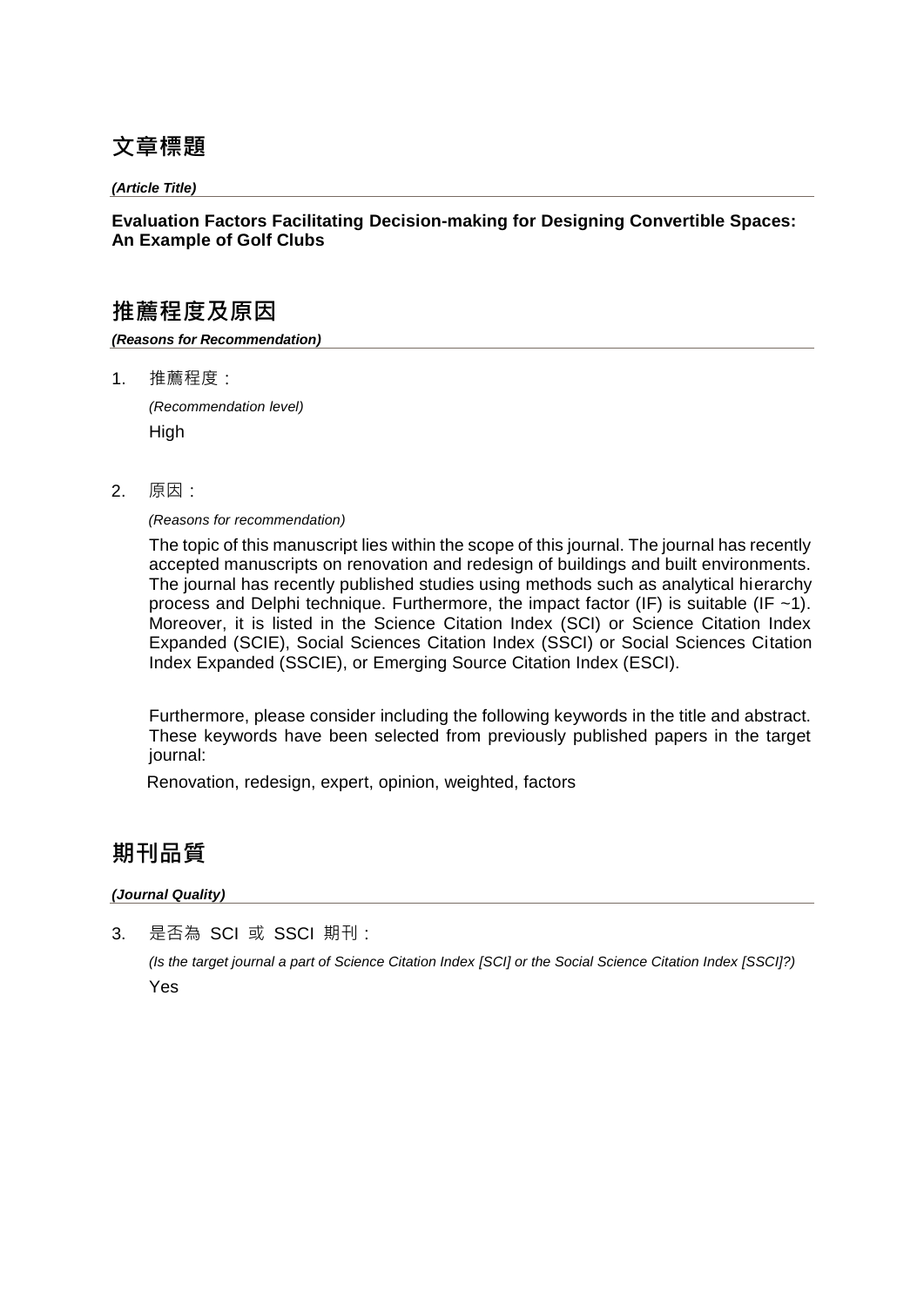4. 其他索引:

*(Abstracting and Indexing)*

Arts & Humanities Citation Index, Clarivate Analytics: Current Contents - Arts & Humanities, Clarivate Analytics: Current Contents - Physical, Chemical & Earth Sciences, EBSCO: Business Source - Main Edition, Journal Citation Reports/Social Sciences Edition, NISC, ProQuest: CSA Sociological Abstracts, ProQuest: International Bibliography of the Social Sciences (IBSS), SafetyLit, Scopus, Social Sciences Citation Index (Web of Science), Urban Studies Abstracts

5. 期刊類型:

*(Journal type)* Peer reviewed

6. 發行年度:

*(Issue of year)* From 1997 to present

- 7. 出版機構隸屬及國家: *(Affiliated publishing organization and country)* SAGE Publishing, USA
- 8. 出版機構類型: *(Publishing organization type)* Commercial
- 9. 平均審查與出版時間:

*(Average time between submission and publication)* Not available

## **期刊資訊大要**

#### *(Journal Information)*

10. 宗旨及範圍:

*(Aims and scope)*

*Space and Culture* publishes papers on various socio-spatial arenas such as the home, the built environment, architecture, urbanism, and geopolitics. It covers multiple subjects among which urban studies, urban and human geography, architecture, anthropology, and consumer research are focus areas.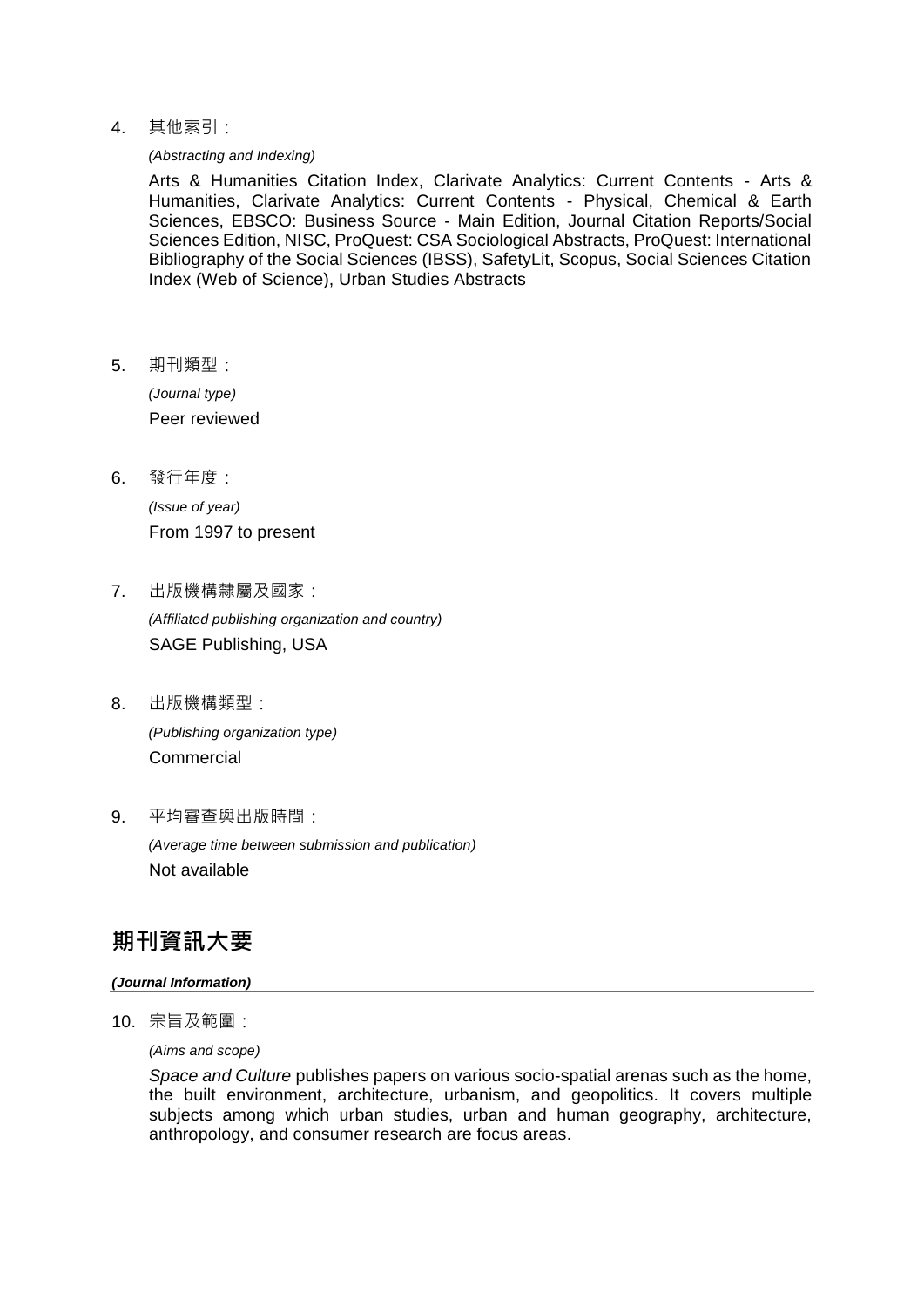#### 11. 目標讀者群:

#### *(Audience)*

Researchers, academicians, and professionals in the fields of urban planning, decision science, construction, engineering, sports management, and leisure science.

12. 接受文章類型:

*(Types of articles)* Original articles

13. 出版數量:

*(Number of publications)* Approximately 4 issues are published per year

14. 每年出版論文的數量:

*(Number of papers published each year)* Approximately 40 articles are published per year

- 15. 特刊或是期刊主題: *(Special issues or journal themes)* No
- 16. 投稿之相關事項、方式:

*(Author guidelines)* https://in.sagepub.com/en-in/sas/journal/space-and-culture#submission-guidelines 我們可協助編排文章格式,如須此服務再請與我們聯繫。

17. 字數或頁數限制:

*(Limitations on the number of words or pages)* The length of the manuscript should not exceed 7000 words

18. 摘要字數限制:

*(Limitations on abstract)* The length of the abstract should not exceed 150 words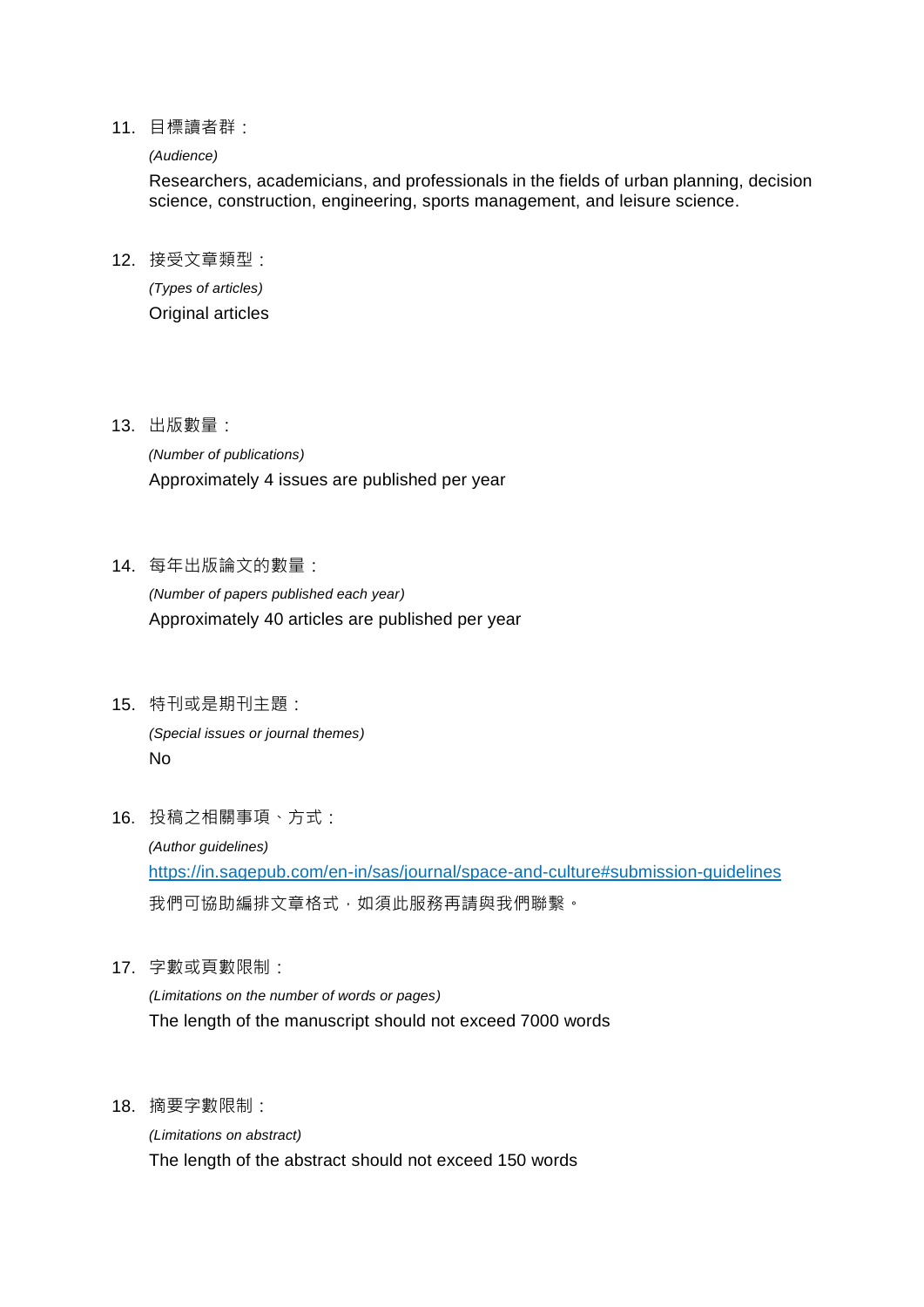- 19. 圖表格式是否符合期刊規範: *(Are the figures and tables in the right format?)* Figures should be submitted in the JPEG format
- 20. 編輯委員會成員:

*(Editorial board)* https://in.sagepub.com/en-in/sas/journal/space-and-culture#editorial-board 如果您認識或曾與其中一位編審委員有工作、學術上的接觸,將會對您的論文出版有幫 助;投稿時,如果需要提供建議審閱者,可將此人列為候選人之一。

- 21. 此期刊編輯人員是否正在異動? *(Is the editorial staff in a state of transition?)* No
- 22. 期刊聯絡資訊: *(Editorial Office)* E-mail: Not available
- 23. 主編電子郵件以及期刊網址: *(E-mail address for the editor-in-chief and journal website)* 期刊首頁連結: *(Journal homepage)* https://journals.sagepub.com/doi/full/10.1177/1206331215579749

Editor:

Joost van Loon, Justine Lloyd, Michael Schillmeier, Rob Shields

E-mail: joost.vanloon@ku.de

URL/E-mail address/Postal address for manuscript submission: http://mc.manuscriptcentral.com/sac

24. 主編的信 *(Letter from the editor)* No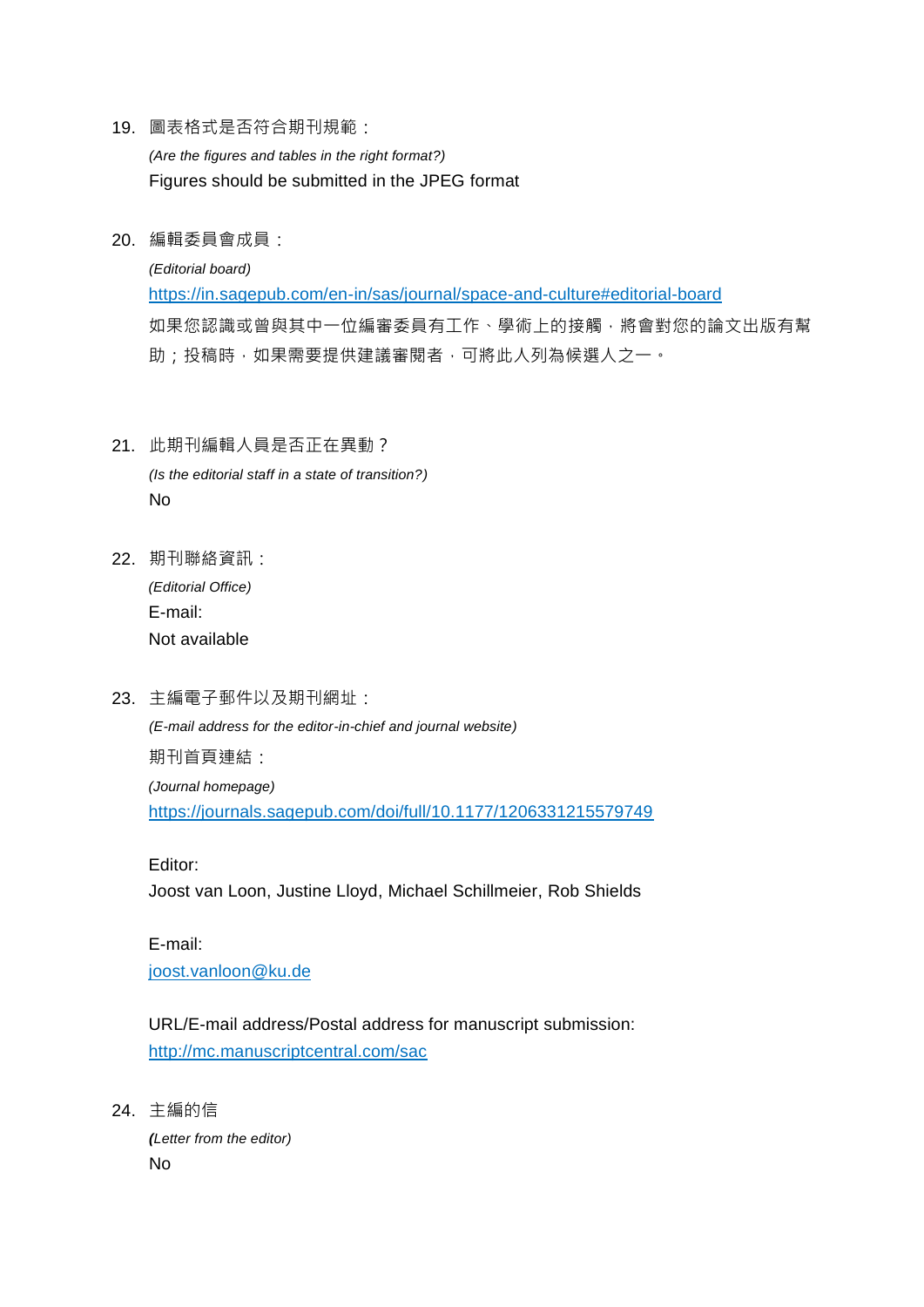## **出版格式**

#### *(Publication Format)*

- 25. 紙本及/或電子格式: *(Print and/or electronic formats)* Both formats are available
- 26. 期刊是否會先將被接受的論文刊登於期刊網頁中,日後才會以紙本印刷成品呈現? *(Does the journal publish accepted articles as "Online First?")* Yes
- 27. 是否為公開存取期刊? *(Is your target journal an open access journal?)* No. Submitting authors can freely select their preferences regarding open access.
- 28. 期刊是否會對被接受的論文酌收費用?如果要酌收費用,那是多少錢呢? *(What is the publication cost charged by the journal?)* The open access publication charges are USD 3000 (excluding taxes).

## **作者文章與期刊關聯**

#### *(Correlations between Authors' Articles and Journals)*

- 29. 論文是否和編輯目標一致? *(Are the published papers consistent with editorial objectives and goals?)* Yes
- 30. 論文是否為此期刊偏好的量化或質化的研究? *(Does your paper fulfill the journal's preferences regarding quantitative or qualitative research?)* Yes
- 31. 此期刊最近一次出版和我們論文主題相同的文章是什麼時候? *(When were papers on topics similar to your own paper the most recently published in the journal?)* November 2018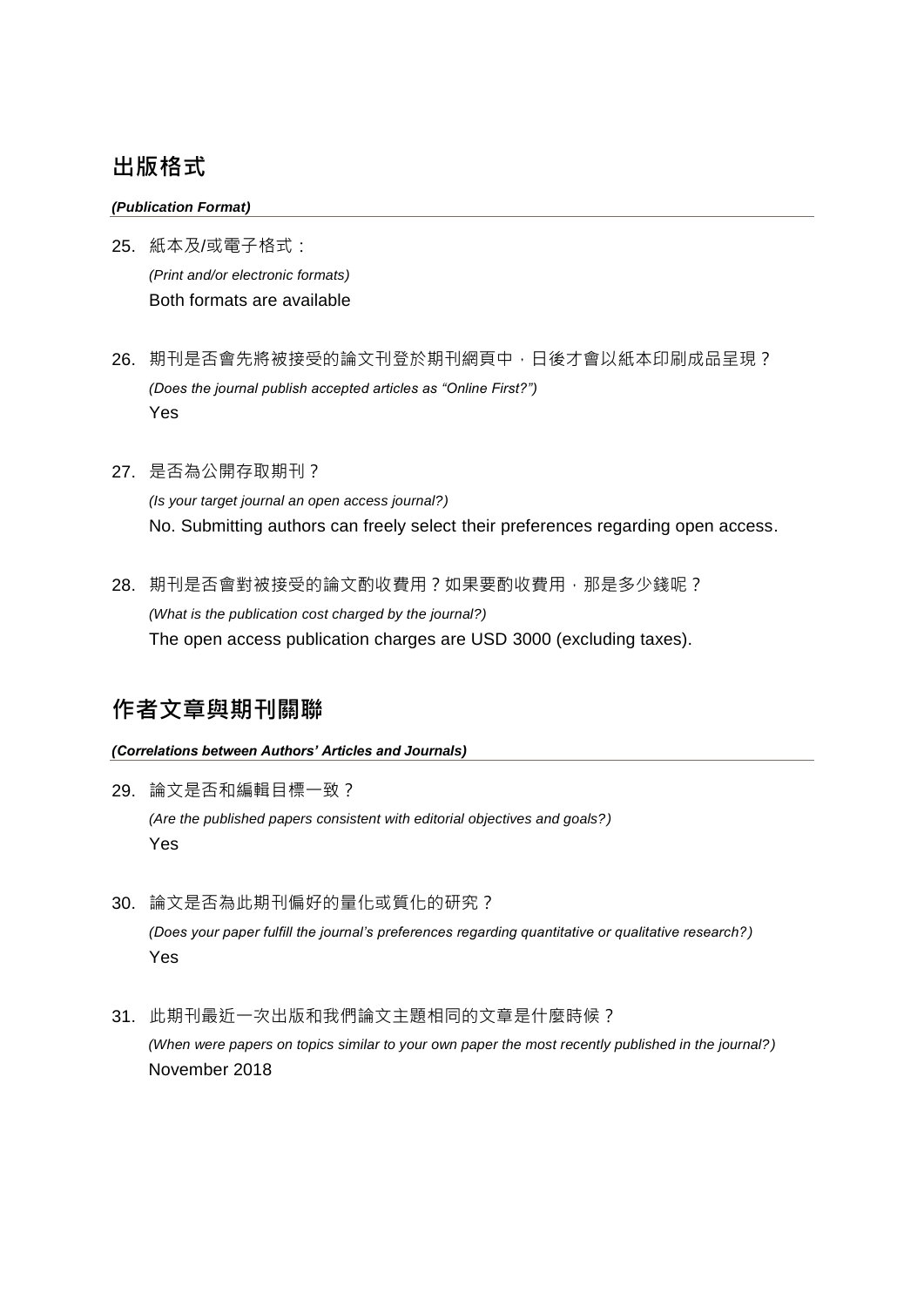**(Re-)Making Space for a New Culture of Art: Beijing, Shanghai, Hong Kong** By: Benjamin Clavan In: *Space and Culture* DOI: https://doi.org/10.1177/1206331218809660 Published: November 2018 URL: https://journals.sagepub.com/doi/full/10.1177/1206331218809660

32. 此期刊出版過的論文有和我們論文的研究方法一樣的嗎?

*(Do papers that have been published in the target journal contain the same research methods used in your paper?)*

Yes, here is an example:

#### **Heterotopia and Actor-Network Theory: Visualizing the Normalization of Remediated Landscapes**

By: Tom Bowers In: *Space and Culture* DOI: [https://doi.org/10.1177/1206331217750069](https://doi.org/10.1177%2F1206331217750069) Published: December 2017 URL: https://journals.sagepub.com/doi/full/10.1177/1206331217750069

33. 如果我們的論文提出一個嶄新的技術,此期刊是否曾出版類似的文章? *(If your paper proposes a novel methodology, has the target journal published similar articles?)* No

## **期刊投稿人**

*(Submitting Authors)*

- 34. 投稿人的學術背景: *(What are the academic backgrounds of the submitting authors?)* Doctoral Students, Associate Professors, Assistant Professors, Professors, **Researchers**
- 35. 作者種族多元化與否?

*(Are authors ethnically diverse?)* Yes. According to the database, about 12% of the authors were from Taiwan/China.

36. 是否開放台灣/中國的投稿者?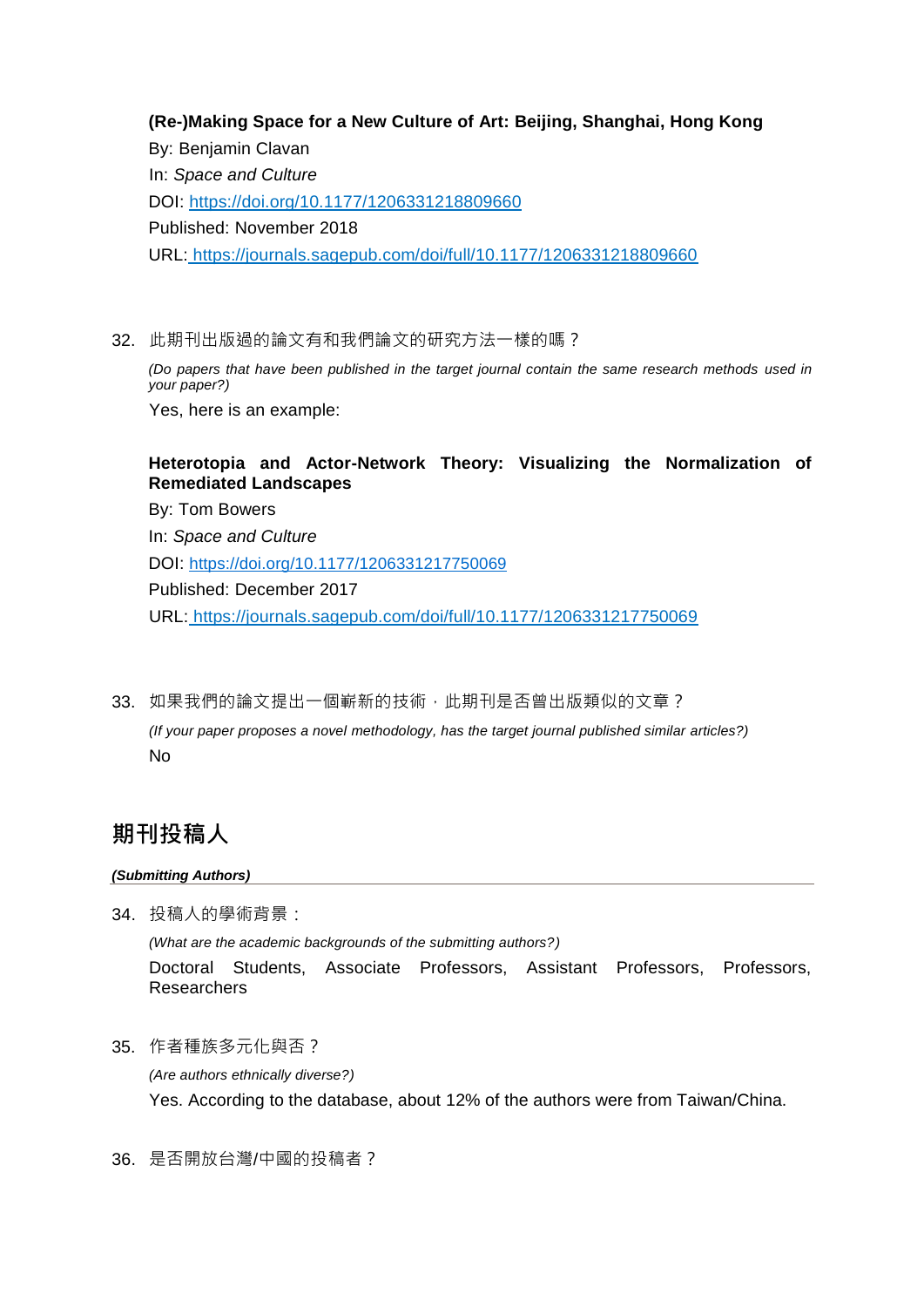*(Does the journal publish papers from Taiwanese/Chinese authors?)* Yes. Here are a few examples:

#### **Who Owns "Place of People" Cinema? Glocalizing "Taiwan New Cinema" in the Neoliberal Era**

By: Kuan-Chi Wang In: *Space and Culture* DOI: [https://doi.org/10.1177/1206331216647352](https://doi.org/10.1177%2F1206331216647352) Published: June 2016 URL: https://journals.sagepub.com/doi/full/10.1177/1206331216647352

#### **Performing Frontier as Home: Yuanshengtai Performance and the Representational Politics of Homeland in Southwest China**

By: Huai-Hsuan Chen et al In: *Space and Culture* DOI: [https://doi.org/10.1177/1206331217751779](https://doi.org/10.1177%2F1206331217751779) Published: February 2018 URL: https://journals.sagepub.com/doi/full/10.1177/1206331217751779

#### **Performing Tasks With Wi-Fi Signals in Taipei**

By: Sung-Yueh Perng In: *Space and Culture* DOI: [https://doi.org/10.1177/1206331215579749](https://doi.org/10.1177%2F1206331215579749) Published: July 2015 URL: https://journals.sagepub.com/doi/full/10.1177/1206331215579749

37. 投稿人是否來自各個不同優劣等級的大學機構? *(Are the authors from different levels of universities and institutions?)* Yes

## **期刊文獻和論文文獻的關聯**

#### *(Correlations between the Literature or References Presented in the Journal and Your Paper)*

- 38. 此期刊在我們論文被引用的次數: *(How many times have you cited the target journal in your paper?)* Zero
- 39. 類似研究主題的作者是否也投稿至此期刊?